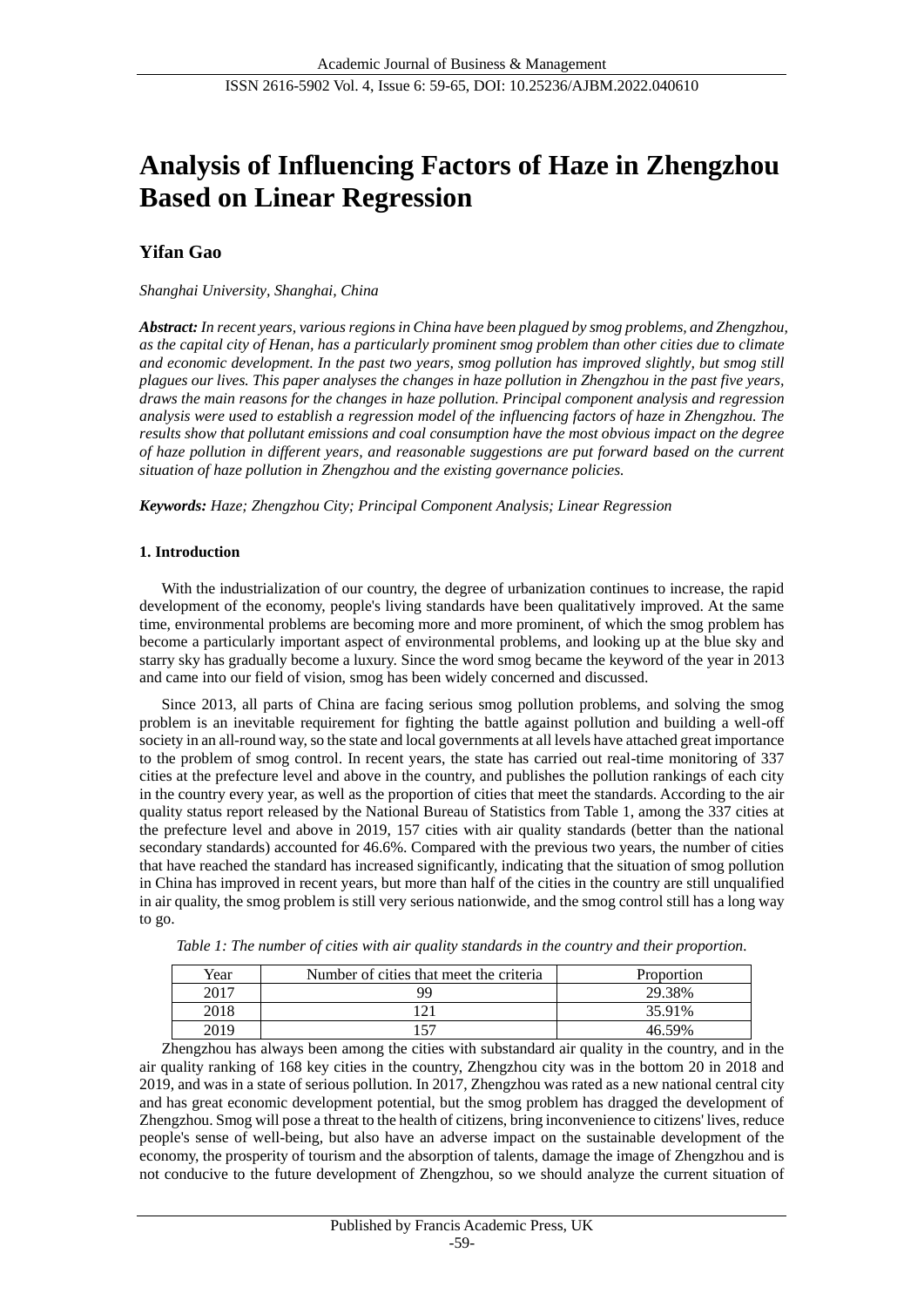haze pollution in Zhengzhou, increase the intensity of smog control in a targeted manner, and solve the smog problem as soon as possible.

## **2. Manuscript Preparation**

In this paper, nine indicators of climate factors, pollutant factors and economic factors are selected in combination with the references, and the data provided by the official website of the weather post-report, the Henan Provincial Bureau of Statistics and the Zhengzhou Municipal Bureau of Statistics are used for statistical analysis of the data changes from 2014 to 2018, and the indicators that have a significant impact on the haze changes are selected as the independent variables in the regression analysis.

Due to the strong information correlation between the variables, the principal component analysis method is used to extract the common factor representing the original multiple explanatory variables, and the regression equation between the extracted principal components and the Zhengzhou smog pollution index is established, and finally the regression equation between the Zhengzhou haze pollution index and the variables is obtained according to the coefficient relationship between the principal components and the variables. Establish a regression model of smog in Zhengzhou. Finally, according to the above analysis results, corresponding governance measures and suggestions are proposed.

#### *2.1. Literature Review*

Since the emergence of haze pollution abroad precedes China, foreign research on the influencing factors of haze is also earlier than that in China. As early as the 1970s, foreign countries began to analyze the smog problem. Since 2013, China has been plagued by smog weather throughout the country, and local governments at all levels have increased their vigilance against smog problems, so the domestic literature on the influencing factors of smog weather appeared after 2013. The research on smog at home and abroad is from different angles, through reading references, analyzing the research perspectives of different scholars, some scholars are introducing the basic concepts and main hazards of smog; some are analyzing the main influencing factors of haze formation; some use certain scientific methods to analyze the influencing factors of smog; some focus on proposing haze control schemes according to the specific conditions of the city.

Zhao (2015) used principal component analysis to analyze the causes of smog in five smog-prone provinces of Beijing, Tianjin, Hebei, Henan and Shandong, and used game theory to establish a game model to explore the regulatory role of government factors in smog governance. Xie et al. (2017) used the analytic hierarchy method to obtain the weight of the factors affecting smog, believing that pollutants are the main factors that produce smog, and on this basis, the fuzzy comprehensive evaluation method was used to analyze the pollutant emission levels of various industries, and the smog tax amount of each industry was sorted. Li et al. (2015) used the principal component analysis method based on meanness to analyze the smog environment in Beijing and put forward corresponding suggestions. Dong (2017) used partial least squares regression to establish a regression model of the influencing factors of haze in Zhengzhou. Meng et al. (2015) used multi-layer regression analysis to establish a regression model of the influencing factors of haze in Zhengzhou. Xiong (2020) used a multivariate gray model to predict the smog index of Nanjing. In this paper, with reference to the research methods of the above scholars, combined with the situation in Zhengzhou City, principal component analysis method and linear regression are selected as the data analysis methods in this paper

Because each person studies the problem from a different perspective, there are often different index systems for the same problem, and the establishment of the indicator system determines the scientific and persuasiveness of the research problem. In this paper, after a detailed understanding and analysis of the haze pollution situation in Zhengzhou, the indicators of the regression model of the influencing factors of haze are selected in strict accordance with the principle of index selection and the current situation of haze pollution in Zhengzhou.

#### *2.2. Selection of haze influence factor indicators*

Natural factors, pollutant emission factors, and urban development levels all have an impact on haze. The influence of natural factors on haze is seasonal, and the frequency of haze varies from season to season, which is caused by natural factors. The pollutant emission factors and urban development level are influencing the haze in terms of annual variation, and the different degree of haze pollution in different years is due to the different pollutant emission and urban development level in different years. This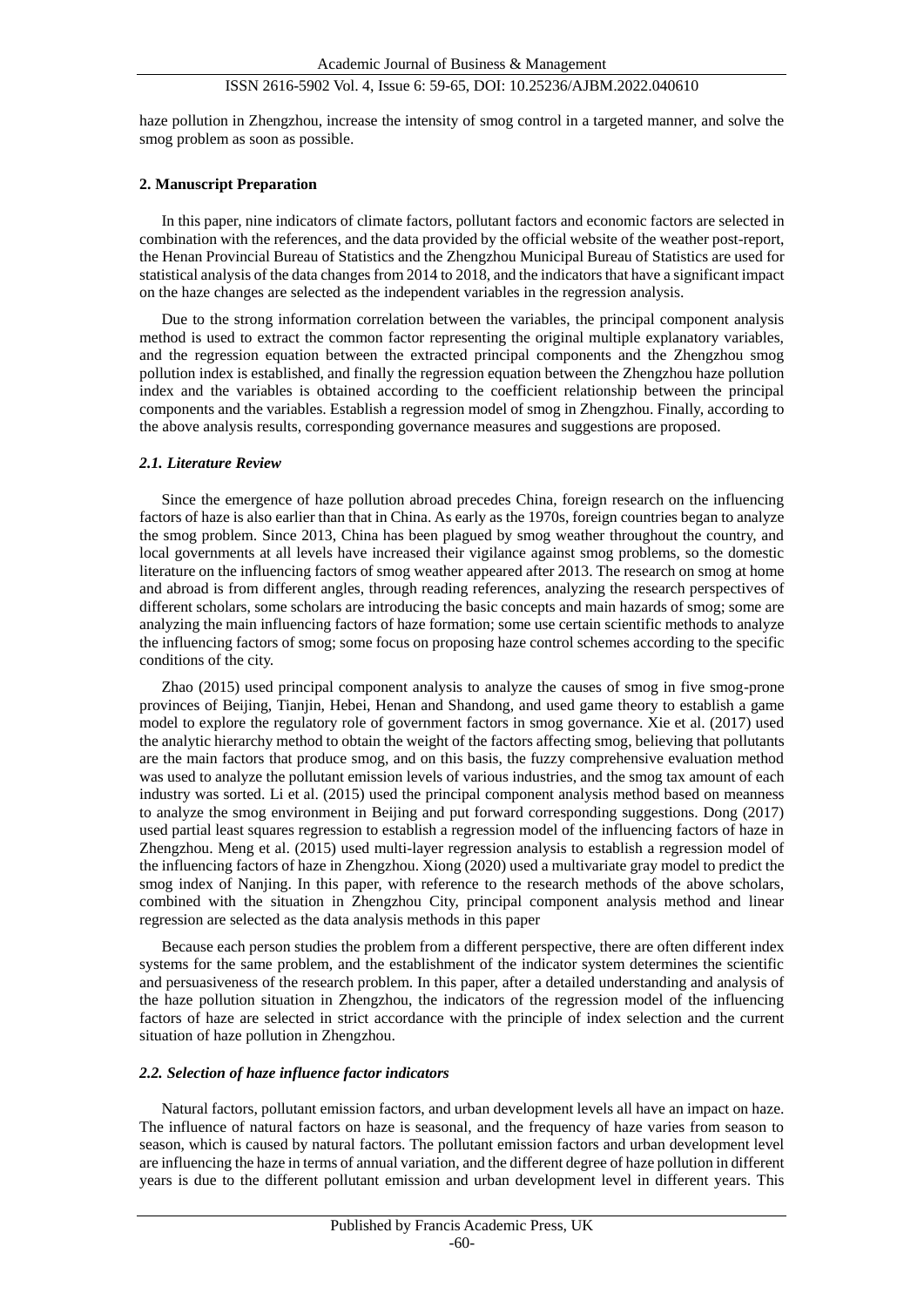provides a reference for the selection of indicators to study the annual variation of haze.

In summary, both pollutant emission factors as well as economic factors have a significant influence on the annual change of haze pollution status. In this paper, two primary indicators of pollutant emissions and economic development and seven secondary indicators, including dust emissions, sulfur dioxide emissions, nitrogen oxide emissions, coal consumption, motor vehicle ownership and construction site area, are selected to establish a progressive hierarchical model as shown in Table 2.

| Target layer              | Guideline layer            | Indicator layer                    |  |
|---------------------------|----------------------------|------------------------------------|--|
|                           |                            | Dust emissions                     |  |
|                           | Pollutant emission factors | Sulphur dioxide emissions          |  |
| Haze influence<br>factors |                            | Nitrogen oxide emissions           |  |
|                           | Level of urban development | GDP per capita                     |  |
|                           |                            | Coal consumption per capita        |  |
|                           |                            | Motor vehicle ownership per capita |  |
|                           |                            | Construction site area per capita  |  |

| Table 2: Selected indicators. |  |
|-------------------------------|--|
|-------------------------------|--|

## *2.3. Empirical analysis of factors influencing haze in Zhengzhou City based on multiple regression*

#### *2.3.1. Identification of factors influencing haze based on principal component analysis*

Because the correlation between these factors affecting haze is large, such as per capita coal consumption and sulfur dioxide and nitrogen oxide emissions, and the Zhengzhou Environmental Protection Bureau started to monitor and publish data on haze pollution in 2012, the sample size is limited and the number of variables is large, so it is not advisable to establish a regression model directly, so this paper first extracts the main information of independent variables through principal component analysis. Therefore, this paper firstly extracts the main information of independent variables through principal component analysis to achieve the purpose of condensing information. Then, the extracted principal components are used as new independent variables, and the standardized annual average pollution index of Zhengzhou City is used as the dependent variable to establish the regression model of haze pollution in Zhengzhou City.

Based on the selected indicators, the data of the selected indicators from 2014-2018 were found from Henan Provincial Bureau of Statistics, Zhengzhou City Bureau of Statistics.

| Year                                                                 | 2014  | 2015  | 2016  | 2017        | 2018  |
|----------------------------------------------------------------------|-------|-------|-------|-------------|-------|
| Dust emissions (tons)                                                | 6.76  | 9.43  | 3.56  | 2.61        | 2.48  |
| Sulfur dioxide emissions (tons)                                      | 10.46 | 12.53 | 3.88  | 3.67        | 3.35  |
| Nitrogen oxide emissions (tons)                                      | 17.83 | 16.77 | 8.54  | 3.18        | 2.98  |
| GDP per capita (million yuan)                                        | 7.30  | 7,72  | 8.41  | 9.31        | 10.13 |
| Coal consumption per capita (tons)                                   | 3.80  | 3.17  | 2.90  | 2.53        | 2.23  |
| Motor vehicle ownership per capita (units)                           | 0.24  | 0.25  | 0.24  | 0.28        | 0.31  |
| Construction site construction area per capita (square meters) 18.98 |       | 24.39 | 25.24 | 26.06 32.01 |       |

*Table 3: Raw data.*

Analysis of results

|  |  |  |  | Table 4: Common factor variance. |
|--|--|--|--|----------------------------------|
|--|--|--|--|----------------------------------|

|                                                | Initial | Extraction |
|------------------------------------------------|---------|------------|
| Dust emissions                                 | 1.000   | .763       |
| Sulfur dioxide emissions                       | 1.000   | .799       |
| Nitrogen oxide emissions                       | 1.000   | .963       |
| GDP per capita                                 | 1.000   | .980       |
| Coal consumption per capita                    | 1.000   | .915       |
| Motor vehicle ownership per capita             | 1.000   | .752       |
| Construction site construction area per capita | 1.000   | .806       |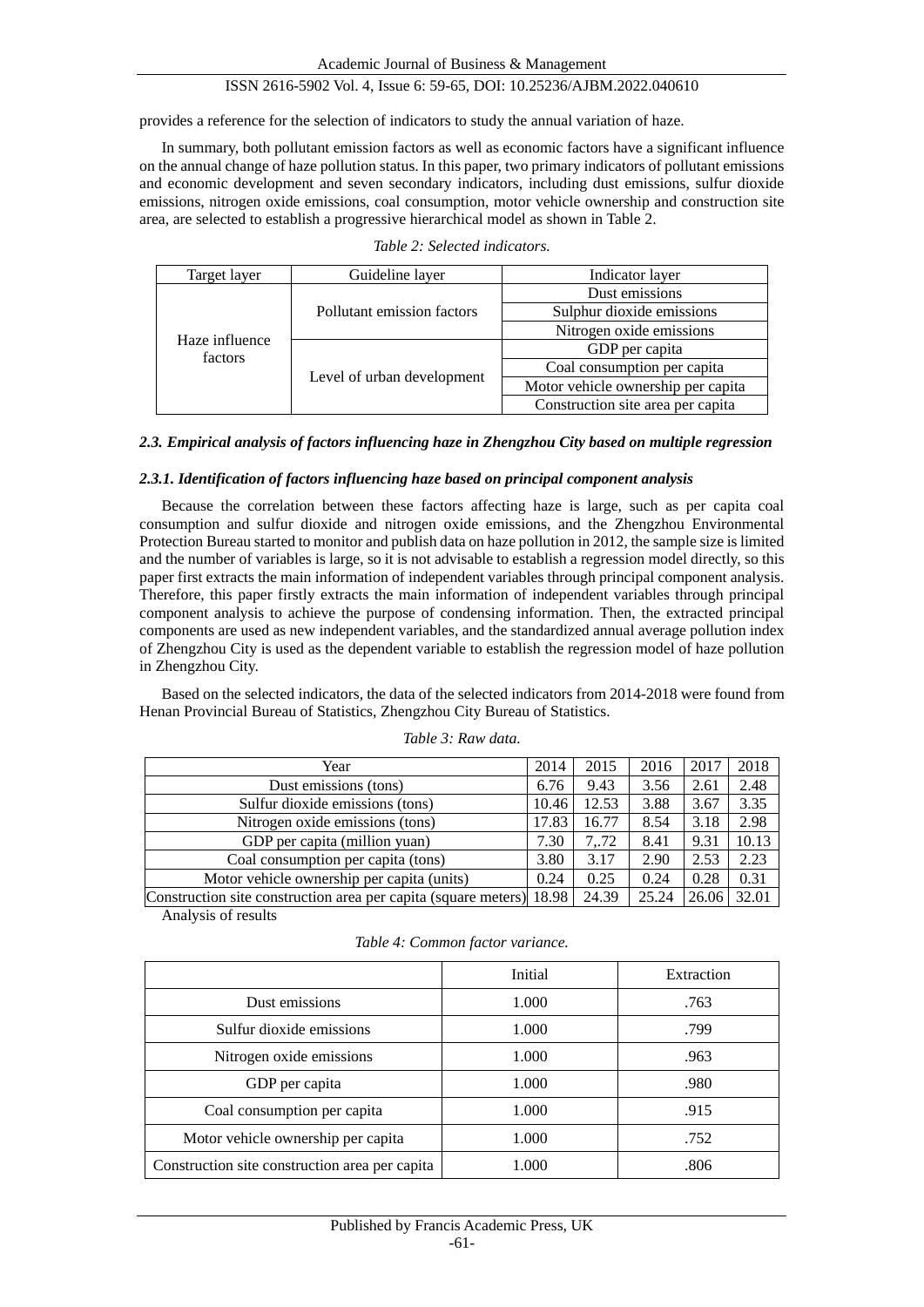As can be seen from the metric variance table in Table 4, most of the information for each original variable was extracted, with more than 75% of the information extracted, with NOx emissions, GDP per capita and coal consumption extracting the most information, at more than 90%.

|           |              | <b>Initial Eigenvalues</b>  |         |       | <b>Extraction Sums of Squared Loadings</b> |        |
|-----------|--------------|-----------------------------|---------|-------|--------------------------------------------|--------|
| Component | Total        | % of Variance   Cumulative% |         | Total | % of Variance Cumulative%                  |        |
|           | 5.978        | 85.404                      | 85.404  | 5.978 | 85.404                                     | 85.404 |
|           | .769         | 10.986                      | 96.390  |       |                                            |        |
|           | .189         | 2.707                       | 99.096  |       |                                            |        |
|           | .063         | .904                        | 100.000 |       |                                            |        |
|           | 1.761E-16    | 2.516E-15                   | 100.000 |       |                                            |        |
|           | $-2.819E-17$ | $-4.027E-16$                | 100.000 |       |                                            |        |
|           | $-3.746E-16$ | $-5.352E-15$                | 100.000 |       |                                            |        |

|  |  | Table 5: Total Variance Explained. |
|--|--|------------------------------------|
|  |  |                                    |

From the table of eigenroot and variance contribution rate in Table 5, it can be seen that 7 principal components can be extracted, and if all of them are proposed, the significance of the method is lost. Therefore, the eigenvalue is set to 1, and according to the principle of principal component extraction, only the principal components with eigenvalue greater than 1 are extracted, and the cumulative contribution rate should reach 85%. From the table, it can be seen that only the first principal component has an eigenvalue greater than 1, carrying 85.404% of the information, and it can be considered that most of the information is retained, so one principal component can be extracted, which not only solves the problem of multicollinearity between variables, but also fully reflects the information carried by the original variables and achieves the purpose of information concentration.

#### *Table 6: Component Matrix*

|                                                | Component |
|------------------------------------------------|-----------|
|                                                |           |
| Dust emissions                                 | .874      |
| Sulfur dioxide emissions                       | .894      |
| Nitrogen oxide emissions                       | .981      |
| GDP per capita                                 | $-0.990$  |
| Coal consumption per capita                    | .956      |
| Motor vehicle ownership per capita             | $-.867$   |
| Construction site construction area per capita | $-.898$   |

The loading matrix of the principal components is obtained in Table 6. After obtaining the loading matrix, the principal component eigenvectors are obtained by dividing the loading vector of the principal components by the arithmetic square root of the eigenvalues of the principal components. As shown in Table 7

|  |  | Table 7: Eigenvector matrix |
|--|--|-----------------------------|
|--|--|-----------------------------|

|                                                | Component |
|------------------------------------------------|-----------|
|                                                |           |
| Dust emissions                                 | .358      |
| Sulfur dioxide emissions                       | .366      |
| Nitrogen oxide emissions                       | .402      |
| GDP per capita                                 | $-.406$   |
| Coal consumption per capita                    | .392      |
| Motor vehicle ownership per capita             | $-.355$   |
| Construction site construction area per capita | $-.368$   |

Expression of principal components  $Y = Z_1 X_1^* + Z_2 X_2^* + \cdots + Z_7 X_7^*$ ,  $X_1^*$ ,  $X_2^*$ , ...,  $X_7^*$  is the value of the variable after normalization.  $Z_1$ ,  $Z_2$ , ...  $Z_7$  is the variable eigenvector of the principal component. Bringing the specific values of the eigenvectors in Table 7 into the above expression gives.

$$
Y = 0.358X_1 + 0.366X_2 + 0.402X_3 - 0.406X_4 + 0.392X_5 - 0.355X_6 - 0.368X_7
$$

The principal component expressions show that the principal components are strongly correlated with each variable, and are strongly positively correlated with dust emissions, sulfur dioxide emissions,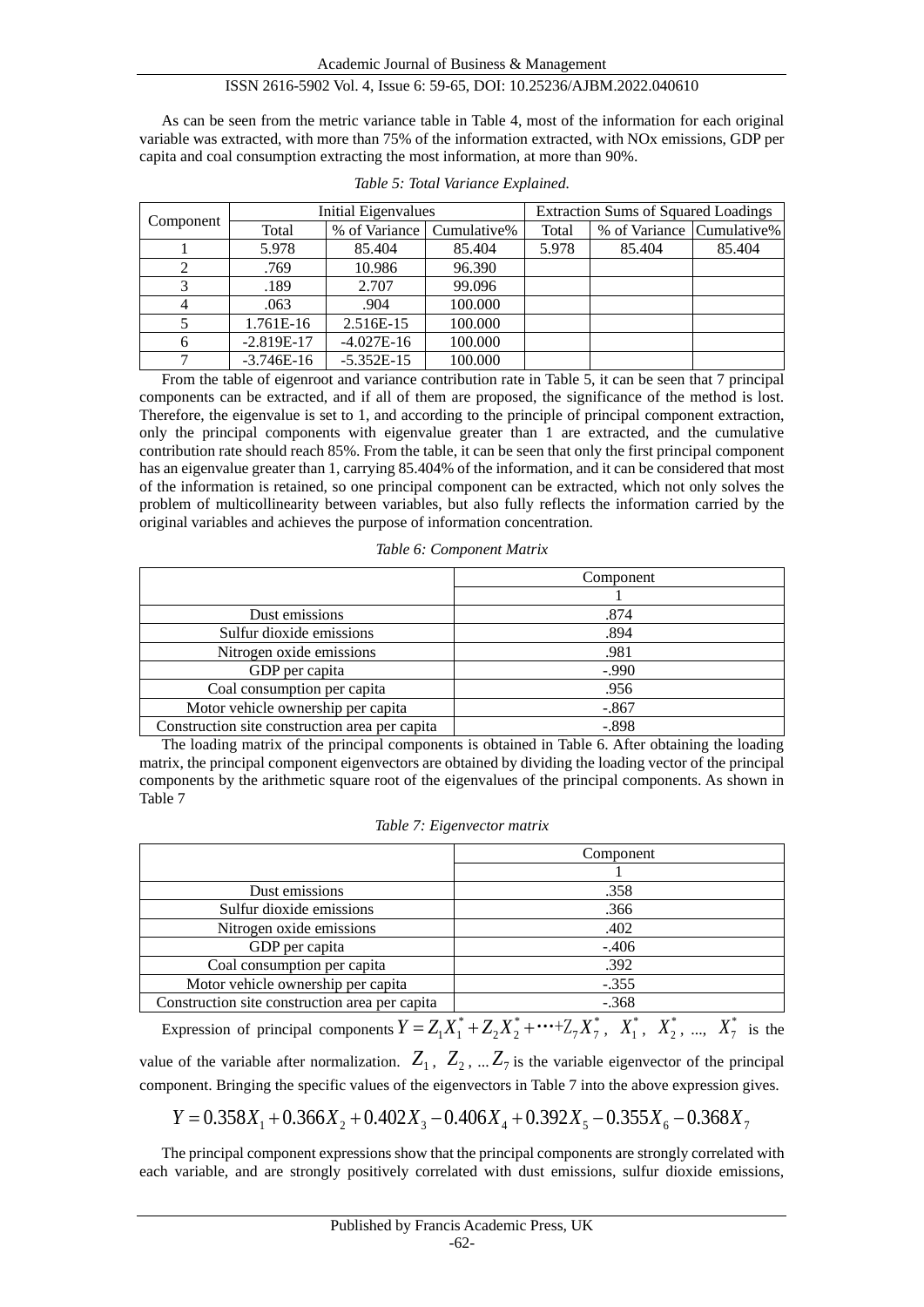Academic Journal of Business & Management

## ISSN 2616-5902 Vol. 4, Issue 6: 59-65, DOI: 10.25236/AJBM.2022.040610

nitrogen oxide emissions, and per capita coal consumption, and negatively correlated with per capita GDP, per capita motor vehicle ownership, and per capita construction site area.

Based on the above principal component expressions, the corresponding principal component scores can be calculated for each year in order to build a regression model.

| Year | Principal Component(Y) |
|------|------------------------|
| 2014 | 1.14                   |
| 2015 | 0.85                   |
| 2016 | $-0.07$                |
| 2017 | $-0.70$                |
| 2018 | $-122$                 |

#### *2.3.2. Identification of factors influencing haze based on principal component analysis*

The standardized annual average air quality index Z for each year was used as the explanatory variable, and the principal components obtained in the previous chapter were used as explanatory variables for regression analysis.

The average air quality index for each year was derived from the air quality index of the weather hindcast network, the air quality index for each year was normalized according to the formula

$$
Z_i^* = \frac{Z_i - Z}{S}
$$
 (where  $\overline{Z}$  is the mean of the haze pollution index and S is the standard deviation), and the

results are shown in Table 9.

#### *Table 9: Air quality index.*

| Year | Average Air Quality Index | Standardized Air Quality Index |
|------|---------------------------|--------------------------------|
| 2014 | 133.19                    | 1.49                           |
| 2015 | 134.77                    | 1.64                           |
| 2016 | 119.01                    | 0.18                           |
| 2017 | 111.84                    | $-0.49$                        |
| 2018 | 106.82                    | $-0.96$                        |

The results of the regression analysis performed are presented in the following table:

#### *Table 10: Model summary.*

| Model       | . .  | $\alpha$            | square<br>Adjusted<br>. . | Std<br>Error of the Estimate |
|-------------|------|---------------------|---------------------------|------------------------------|
|             | 987a | 072<br>ل <i>ا د</i> | .964                      | 21027<br>1/2<br>ت            |
| $\sim$<br>. |      | $\sim$ $\sim$       |                           | ________________             |

The adjusted complex correlation coefficient in the model summary in Table 4-8 is 0.964, indicating that the regression equation fits the sample data well and can explain the variation in the dependent variable to the extent of 96.4%.

|  |  |  |  | Table 11: Analysis of variance table. |  |
|--|--|--|--|---------------------------------------|--|
|--|--|--|--|---------------------------------------|--|

| Model      | <b>Sum of Squares</b> | - Ui | Mean Square |         | Sig   |
|------------|-----------------------|------|-------------|---------|-------|
| Regression | 5.251                 |      | 5.251       | 109.213 | .002a |
| Residual   | 144                   |      | .048        |         |       |
| Total      | 5.395                 |      |             |         |       |

The significance level of the model was determined to be 0.05, and the probability of the significance value of the statistic F was found to be  $0.002 < 0.05$  based on the regression sum of squares and the residual sum of squares in the ANOVA table in Table 4-8, indicating that the linear relationship between the variables is significant. That is, the linear relationship between the extracted principal components and the standardized annual average air quality index is significant.

| Table 12: Coefficient analysis table. |  |
|---------------------------------------|--|
|---------------------------------------|--|

| Model                       | Unstandardized Coefficients |            | <b>Standardized Coefficients</b> |        |      |
|-----------------------------|-----------------------------|------------|----------------------------------|--------|------|
|                             |                             | Std. Error | Beta                             |        | Sig. |
| (Constant)                  |                             | 098        |                                  | .784   |      |
| <b>Principal Components</b> | 146                         |            | .987                             | 10.450 | .002 |

From the regression coefficient table in Table 12, it can be seen that the significance probability of the statistic t  $0.002 < 0.05$ , the regression coefficient passed the significance test, the regression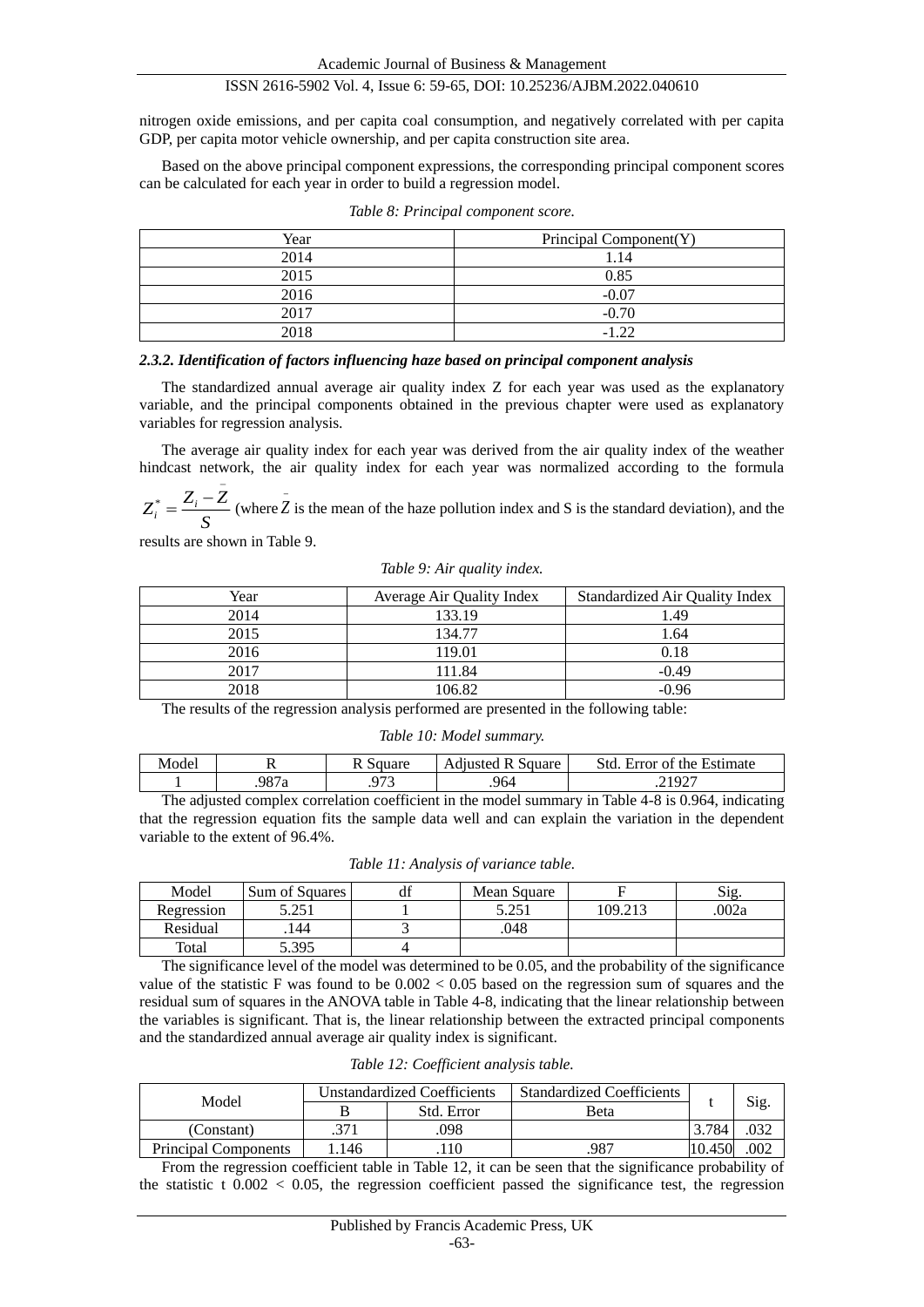coefficient is significantly different from 0, and the regression model is obtained:

$$
Z\!\!=\!\!0.371\!\!+\!\!1.146Y
$$

The regression between the dependent variable and the principal component is transformed into a regression between the dependent variable and the independent variable by bringing the linear expression between the principal component and the independent variable obtained earlier into the above equation.

$$
Z = 0.371 + 1.146Y
$$

$$
= 0.371 + 1.146(0.358X_1 + 0.366X_2 + 0.402X_3 + 0.406X_4 + 0.392X_5 - 0.355X_6 - 0.368X_7)
$$

$$
= 0.41X_1 + 0.42X_2 + 0.46X_3 - 0.46X_4 + 0.45X_5 - 0.41X_6 - 0.42X_7
$$

The above equation is the regression equation of standardized dust emissions, sulfur dioxide emissions, nitrogen oxide emissions, per capita GDP, per capita coal consumption, per capita motor vehicle ownership, and per capita construction site area on the standardized annual average air quality index, which reflects the degree of influence of the selected indicators on the haze pollution situation.

#### **3. Conclusions**

It can be seen that each of these factors has a significant impact on the number of haze days, with NOx and coal consumption per capita having the most significant impact on haze weather and being positively correlated with the air quality index, i.e., a reduction in these indicators leads to a reduction in haze pollution. Among them, nitrogen oxides mainly come from the combustion process of fossil fuels in cars, airplanes and industrial machines, as well as from the burning of vegetative bodies. In recent years, the Zhengzhou government has introduced a series of policies to reduce NOx emissions, such as vehicle traffic restrictions, vigorous development and use of clean energy instead of fossil fuels, and a ban on straw burning. It can be seen that these have played an important role in reducing haze. Coal consumption has been the key control link of haze management in Zhengzhou, coal combustion will produce a variety of pollutants, such as sulfur dioxide, hydrogen sulfide, nitrous oxide, dust, these gases will aggravate air pollution. The share of coal combustion in energy consumption has been high in Zhengzhou, which has been working to reduce the share of coal consumption since 2013, and the proportion of coal consumption in total energy consumption in Zhengzhou has dropped to within 60% by 2019. As can be seen from the regression results, this effort has had a significant effect on the reduction of haze.

In addition, sulfur dioxide and dust emissions also play an important role in the haze pollution situation in Zhengzhou, and the government has also been strictly controlling the pollutant emissions from factories in recent years by strictly checking whether the pollutant emissions from factories are qualified, and closing factories with high pollution, high emissions, and seriously outdated equipment with substandard pollutant emissions, which will directly lead to the reduction of sulfur dioxide and dust emissions, and thus the air quality index decreases.

The negative correlation between GDP per capita and AQI shows that in recent years, Zhengzhou City has broken the "spell" of economic development bringing environmental pollution, and has not only not aggravated but also controlled the haze pollution while continuously developing its economy, which brings us great confidence to continue to reduce haze pollution while enhancing economic development in the future. This change has given us great confidence to continue to reduce haze pollution while enhancing economic development.

The correlation between the number of motor vehicles per capita and the area of construction sites per capita and the air quality index appears to be negative, which may seem contradictory to our perceptions, but it reflects the real changes in Zhengzhou in recent years, as the city government has made great efforts to solve the haze problem and make initiatives to reduce the haze without affecting the development of the city. The number of motor vehicles is increasing, but the government promptly eliminates unqualified yellow-label vehicles and sets up restriction policies, so although the number of motor vehicles has increased, the pollution caused by motor vehicles to the environment has been controlled. The construction site construction area is also increasing, but because of the strict regulations on the construction site dust emission standards, the amount of dust emitted from construction sites is strictly limited, and the haze pollution has decreased with the increase in construction site construction